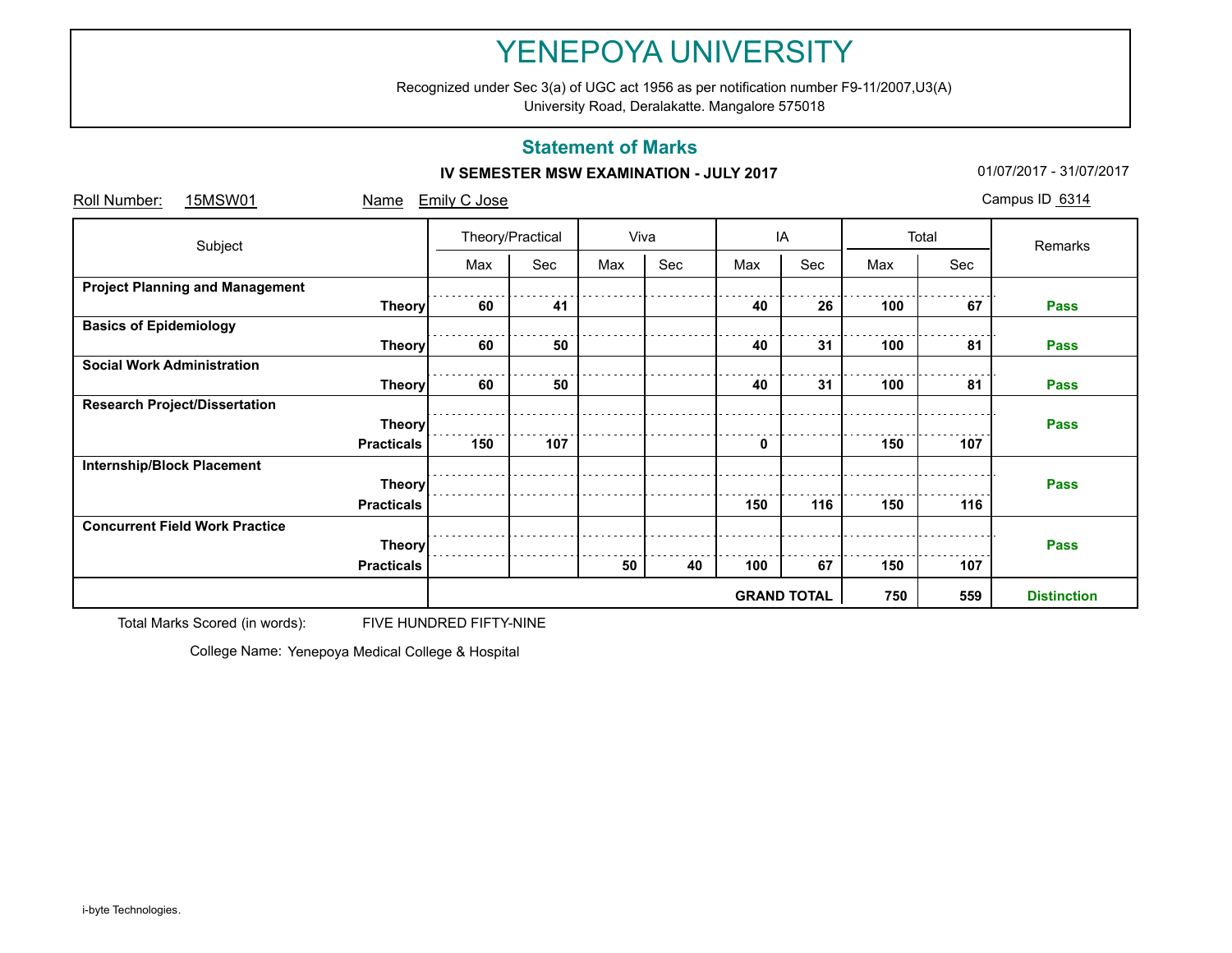Recognized under Sec 3(a) of UGC act 1956 as per notification number F9-11/2007,U3(A)

University Road, Deralakatte. Mangalore 575018

## **Statement of Marks**

### **IV SEMESTER MSW EXAMINATION - JULY 2017 101/07/2017** 01/07/2017 - 31/07/2017

| Roll Number:<br>15MSW03                | Name              | Geetha P         |     |                    |      |     |     |     |       | Campus ID 6318 |  |  |
|----------------------------------------|-------------------|------------------|-----|--------------------|------|-----|-----|-----|-------|----------------|--|--|
| Subject                                |                   | Theory/Practical |     |                    | Viva |     | IA  |     | Total | Remarks        |  |  |
|                                        |                   | Max              | Sec | Max                | Sec  | Max | Sec | Max | Sec   |                |  |  |
| <b>Project Planning and Management</b> |                   |                  |     |                    |      |     |     |     |       |                |  |  |
|                                        | <b>Theory</b>     | 60               | 31  |                    |      | 40  | 28  | 100 | 59    | Pass           |  |  |
| <b>Basics of Epidemiology</b>          |                   |                  |     |                    |      |     |     |     |       |                |  |  |
|                                        | <b>Theory</b>     | 60               | 34  |                    |      | 40  | 29  | 100 | 63    | <b>Pass</b>    |  |  |
| <b>Social Work Administration</b>      |                   |                  |     |                    |      |     |     |     |       |                |  |  |
|                                        | <b>Theory</b>     | 60               | 43  |                    |      | 40  | 30  | 100 | 73    | <b>Pass</b>    |  |  |
| <b>Research Project/Dissertation</b>   |                   |                  |     |                    |      |     |     |     |       |                |  |  |
|                                        | <b>Theory</b>     |                  |     |                    |      |     |     |     |       | <b>Pass</b>    |  |  |
|                                        | <b>Practicals</b> | 150              | 110 |                    |      | 0   |     | 150 | 110   |                |  |  |
| <b>Internship/Block Placement</b>      |                   |                  |     |                    |      |     |     |     |       |                |  |  |
|                                        | <b>Theory</b>     |                  |     |                    |      |     |     |     |       | <b>Pass</b>    |  |  |
|                                        | <b>Practicals</b> |                  |     |                    |      | 150 | 122 | 150 | 122   |                |  |  |
| <b>Concurrent Field Work Practice</b>  |                   |                  |     |                    |      |     |     |     |       |                |  |  |
|                                        | <b>Theory</b>     |                  |     |                    |      |     |     |     |       | <b>Pass</b>    |  |  |
|                                        | <b>Practicals</b> |                  |     | 50                 | 36   | 100 | 69  | 150 | 105   |                |  |  |
|                                        |                   |                  | 532 | <b>Distinction</b> |      |     |     |     |       |                |  |  |

Total Marks Scored (in words): FIVE HUNDRED THIRTY-TWO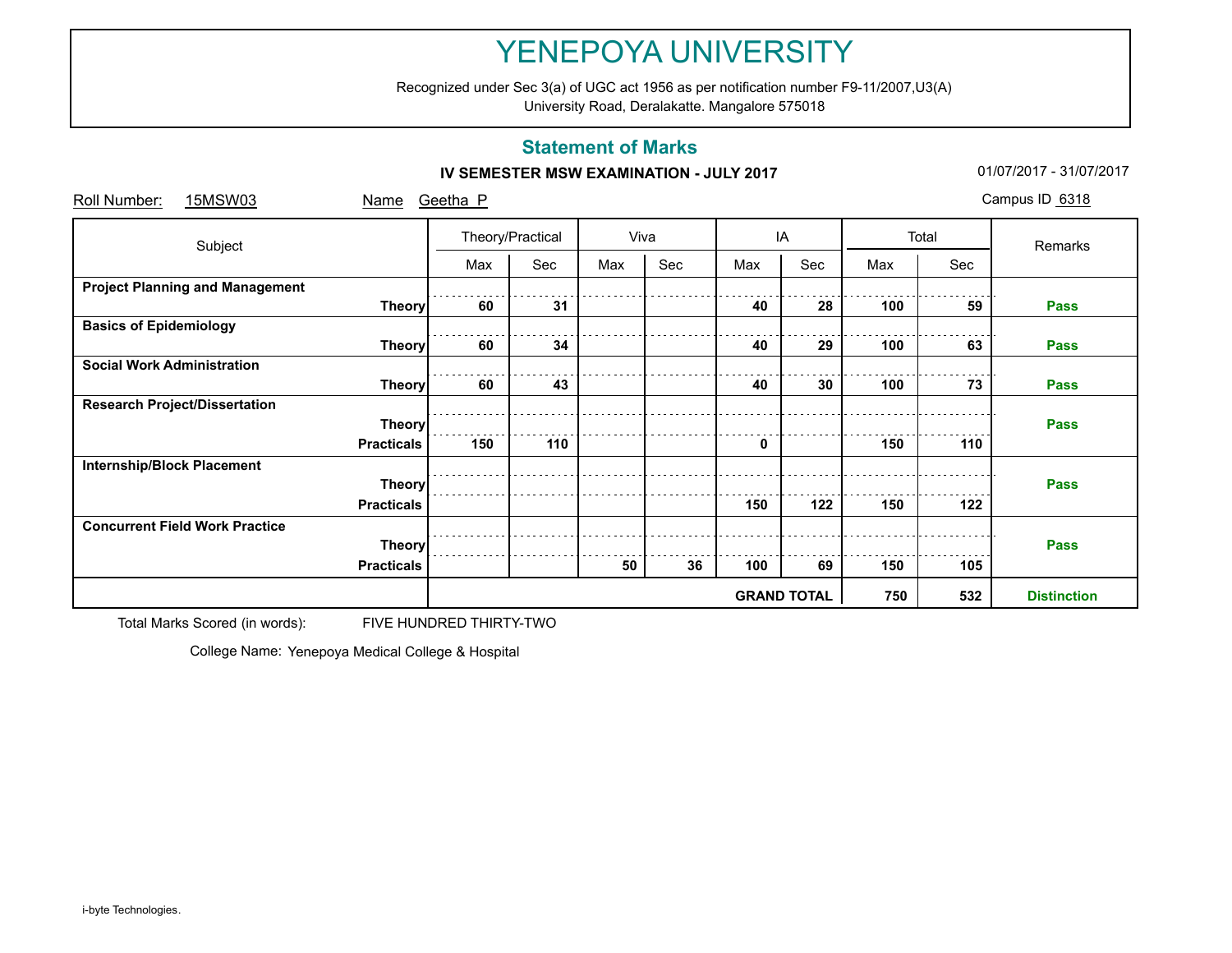Recognized under Sec 3(a) of UGC act 1956 as per notification number F9-11/2007,U3(A)

University Road, Deralakatte. Mangalore 575018

## **Statement of Marks**

#### **IV SEMESTER MSW EXAMINATION - JULY 2017 101/07/2017** 01/07/2017 - 31/07/2017

| Roll Number:<br>15MSW04                | Name              | <b>Gracy Dsouza P</b> |     |      |     |                    |     |     |                    | Campus ID 6605 |
|----------------------------------------|-------------------|-----------------------|-----|------|-----|--------------------|-----|-----|--------------------|----------------|
| Subject                                |                   | Theory/Practical      |     | Viva |     | IA                 |     |     | Total              | Remarks        |
|                                        |                   | Max                   | Sec | Max  | Sec | Max                | Sec | Max | Sec                |                |
| <b>Project Planning and Management</b> |                   |                       |     |      |     |                    |     |     |                    |                |
|                                        | <b>Theory</b>     | 60                    | 42  |      |     | 40                 | 31  | 100 | 73                 | Pass           |
| <b>Basics of Epidemiology</b>          |                   |                       |     |      |     |                    |     |     |                    |                |
|                                        | <b>Theory</b>     | 60                    | 47  |      |     | 40                 | 31  | 100 | 78                 | <b>Pass</b>    |
| <b>Social Work Administration</b>      |                   |                       |     |      |     |                    |     |     |                    |                |
|                                        | <b>Theory</b>     | 60                    | 47  |      |     | 40                 | 32  | 100 | 79                 | Pass           |
| <b>Research Project/Dissertation</b>   |                   |                       |     |      |     |                    |     |     |                    |                |
|                                        | <b>Theory</b>     |                       |     |      |     |                    |     |     |                    | <b>Pass</b>    |
|                                        | <b>Practicals</b> | 150                   | 110 |      |     | 0                  |     | 150 | 110                |                |
| <b>Internship/Block Placement</b>      |                   |                       |     |      |     |                    |     |     |                    |                |
|                                        | <b>Theory</b>     |                       |     |      |     |                    |     |     |                    | <b>Pass</b>    |
|                                        | <b>Practicals</b> |                       |     |      |     | 150                | 118 | 150 | 118                |                |
| <b>Concurrent Field Work Practice</b>  |                   |                       |     |      |     |                    |     |     |                    |                |
|                                        | <b>Theory</b>     |                       |     |      |     |                    |     |     | <b>Pass</b>        |                |
|                                        | <b>Practicals</b> |                       |     | 50   | 38  | 100                | 70  | 150 | 108                |                |
|                                        |                   |                       |     |      |     | <b>GRAND TOTAL</b> | 750 | 566 | <b>Distinction</b> |                |

Total Marks Scored (in words): FIVE HUNDRED SIXTY-SIX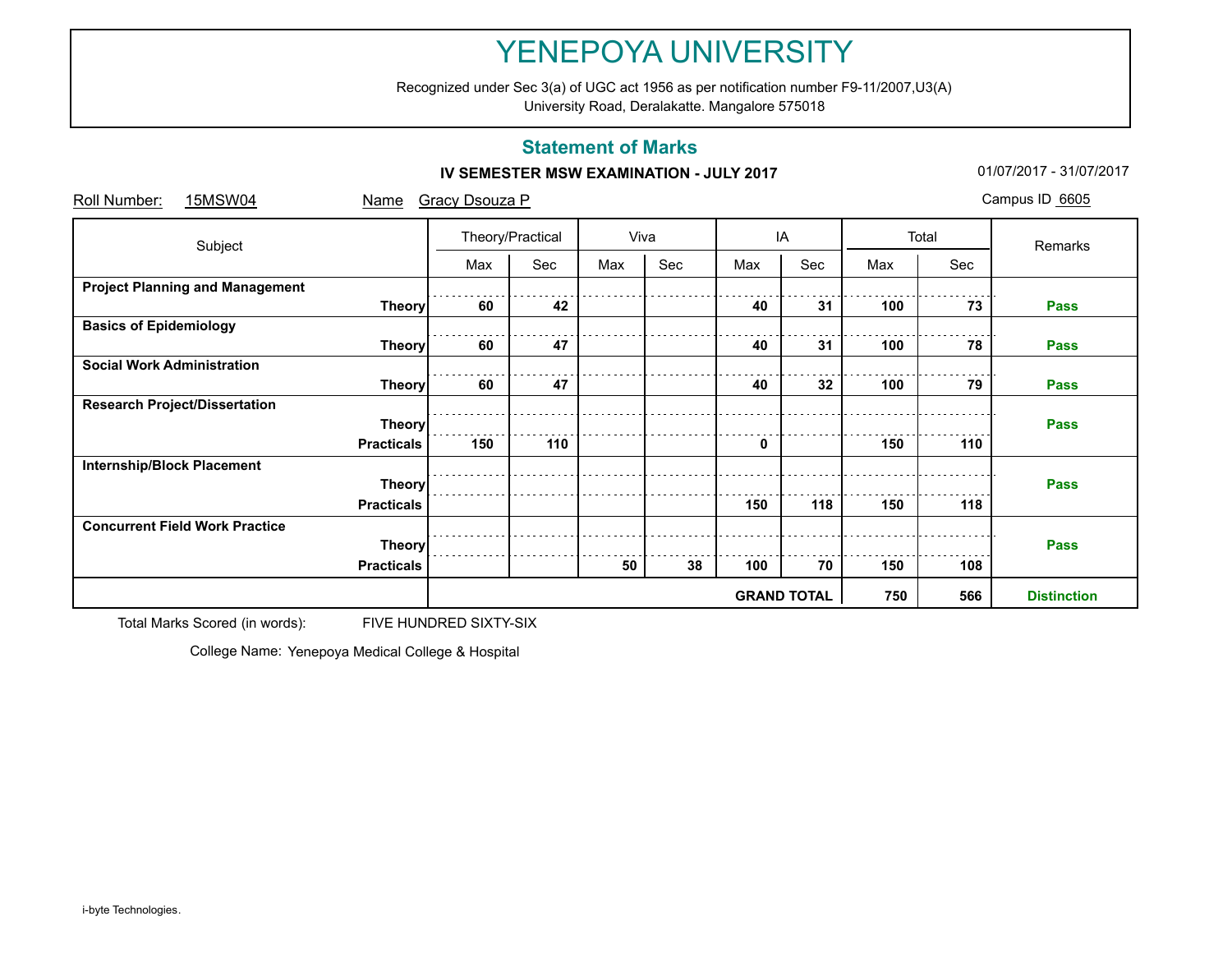Recognized under Sec 3(a) of UGC act 1956 as per notification number F9-11/2007,U3(A)

University Road, Deralakatte. Mangalore 575018

## **Statement of Marks**

### **IV SEMESTER MSW EXAMINATION - JULY 2017 101/07/2017** 01/07/2017 - 31/07/2017

| Roll Number:<br>15MSW05                | Name              | <u>Nazrana</u>   |     |     |      |     |                    |     |       | Campus ID 6320 |  |  |  |  |
|----------------------------------------|-------------------|------------------|-----|-----|------|-----|--------------------|-----|-------|----------------|--|--|--|--|
| Subject                                |                   | Theory/Practical |     |     | Viva |     | IA                 |     | Total | Remarks        |  |  |  |  |
|                                        |                   | Max              | Sec | Max | Sec  | Max | Sec                | Max | Sec   |                |  |  |  |  |
| <b>Project Planning and Management</b> |                   |                  |     |     |      |     |                    |     |       |                |  |  |  |  |
|                                        | <b>Theory</b>     | 60               | 34  |     |      | 40  | 32                 | 100 | 66    | Pass           |  |  |  |  |
| <b>Basics of Epidemiology</b>          |                   |                  |     |     |      |     |                    |     |       |                |  |  |  |  |
|                                        | Theory            | 60               | 45  |     |      | 40  | 30                 | 100 | 75    | <b>Pass</b>    |  |  |  |  |
| <b>Social Work Administration</b>      |                   |                  |     |     |      |     |                    |     |       |                |  |  |  |  |
|                                        | <b>Theory</b>     | 60               | 48  |     |      | 40  | 32                 | 100 | 80    | <b>Pass</b>    |  |  |  |  |
| <b>Research Project/Dissertation</b>   |                   |                  |     |     |      |     |                    |     |       |                |  |  |  |  |
|                                        | <b>Theory</b>     |                  |     |     |      |     |                    |     |       | <b>Pass</b>    |  |  |  |  |
|                                        | <b>Practicals</b> | 150              | 109 |     |      | 0   |                    | 150 | 109   |                |  |  |  |  |
| <b>Internship/Block Placement</b>      |                   |                  |     |     |      |     |                    |     |       |                |  |  |  |  |
|                                        | <b>Theory</b>     |                  |     |     |      |     |                    |     |       | <b>Pass</b>    |  |  |  |  |
|                                        | <b>Practicals</b> |                  |     |     |      | 150 | 120                | 150 | 120   |                |  |  |  |  |
| <b>Concurrent Field Work Practice</b>  |                   |                  |     |     |      |     |                    |     |       |                |  |  |  |  |
|                                        | <b>Theory</b>     |                  |     |     |      |     |                    |     |       | <b>Pass</b>    |  |  |  |  |
|                                        | <b>Practicals</b> |                  |     | 50  | 38   | 100 | 66                 | 150 | 104   |                |  |  |  |  |
|                                        |                   |                  |     |     | 750  | 554 | <b>Distinction</b> |     |       |                |  |  |  |  |

Total Marks Scored (in words): FIVE HUNDRED FIFTY-FOUR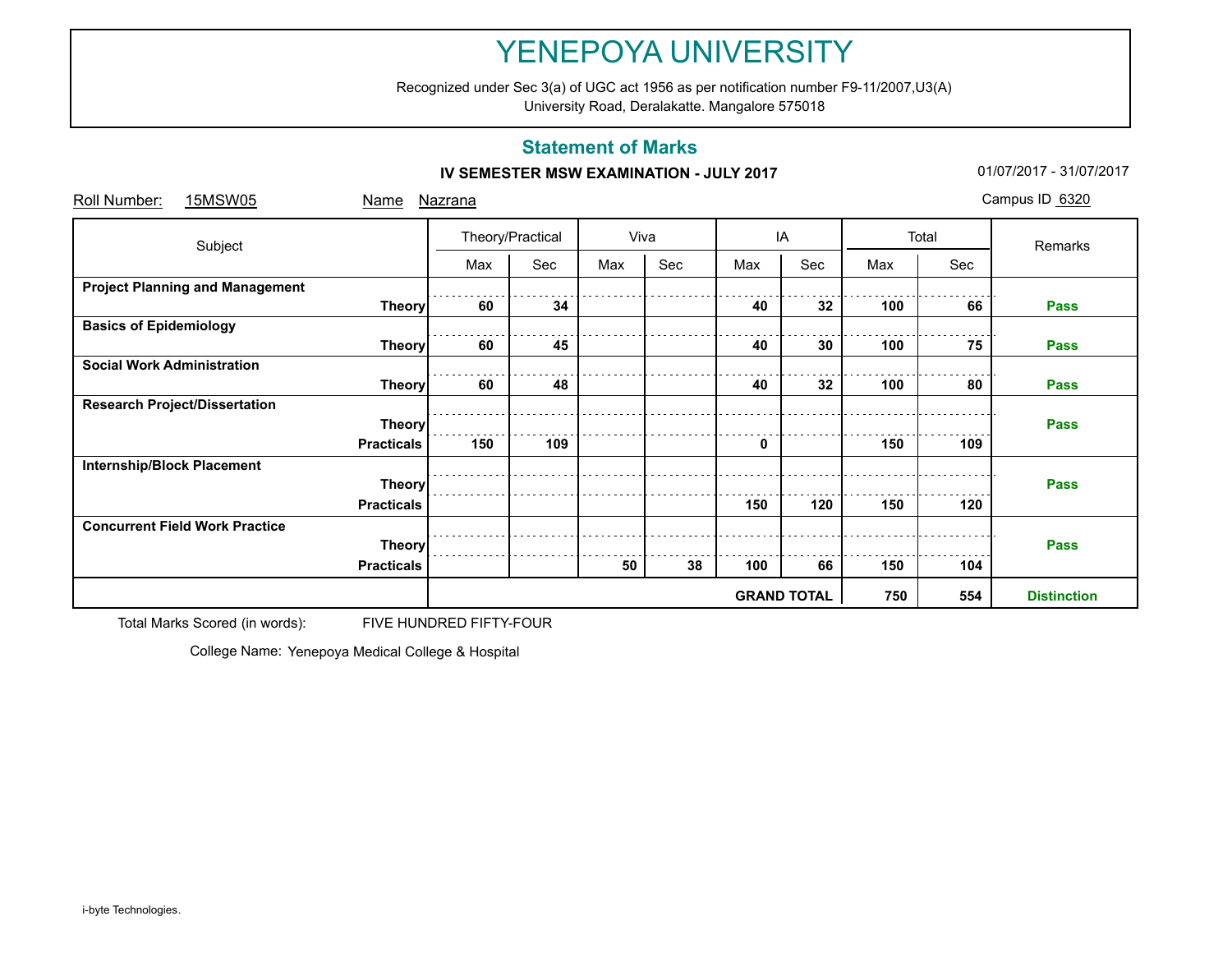Recognized under Sec 3(a) of UGC act 1956 as per notification number F9-11/2007,U3(A)

University Road, Deralakatte. Mangalore 575018

## **Statement of Marks**

#### **IV SEMESTER MSW EXAMINATION - JULY 2017 101/07/2017** 01/07/2017 - 31/07/2017

| Roll Number:<br>15MSW06                | Name              | <b>Nidhiya Anna Mathew</b> |     |                    |     |     |     |     |       | Campus ID 6657 |  |
|----------------------------------------|-------------------|----------------------------|-----|--------------------|-----|-----|-----|-----|-------|----------------|--|
| Subject                                |                   | Theory/Practical           |     | Viva               |     | IA  |     |     | Total | Remarks        |  |
|                                        |                   | Max                        | Sec | Max                | Sec | Max | Sec | Max | Sec   |                |  |
| <b>Project Planning and Management</b> |                   |                            |     |                    |     |     |     |     |       |                |  |
|                                        | <b>Theory</b>     | 60                         | 44  |                    |     | 40  | 32  | 100 | 76    | Pass           |  |
| <b>Basics of Epidemiology</b>          |                   |                            |     |                    |     |     |     |     |       |                |  |
|                                        | <b>Theory</b>     | 60                         | 45  |                    |     | 40  | 33  | 100 | 78    | <b>Pass</b>    |  |
| <b>Social Work Administration</b>      |                   |                            |     |                    |     |     |     |     |       |                |  |
|                                        | <b>Theory</b>     | 60                         | 47  |                    |     | 40  | 31  | 100 | 78    | <b>Pass</b>    |  |
| <b>Research Project/Dissertation</b>   |                   |                            |     |                    |     |     |     |     |       |                |  |
|                                        | <b>Theory</b>     |                            |     |                    |     |     |     |     |       | <b>Pass</b>    |  |
|                                        | <b>Practicals</b> | 150                        | 111 |                    |     | 0   |     | 150 | 111   |                |  |
| <b>Internship/Block Placement</b>      |                   |                            |     |                    |     |     |     |     |       |                |  |
|                                        | <b>Theory</b>     |                            |     |                    |     |     |     |     |       | <b>Pass</b>    |  |
|                                        | <b>Practicals</b> |                            |     |                    |     | 150 | 120 | 150 | 120   |                |  |
| <b>Concurrent Field Work Practice</b>  |                   |                            |     |                    |     |     |     |     |       |                |  |
|                                        | <b>Theory</b>     | <b>Pass</b>                |     |                    |     |     |     |     |       |                |  |
|                                        | <b>Practicals</b> |                            |     | 50                 | 39  | 100 | 70  | 150 | 109   |                |  |
|                                        |                   |                            | 572 | <b>Distinction</b> |     |     |     |     |       |                |  |

Total Marks Scored (in words): FIVE HUNDRED SEVENTY-TWO